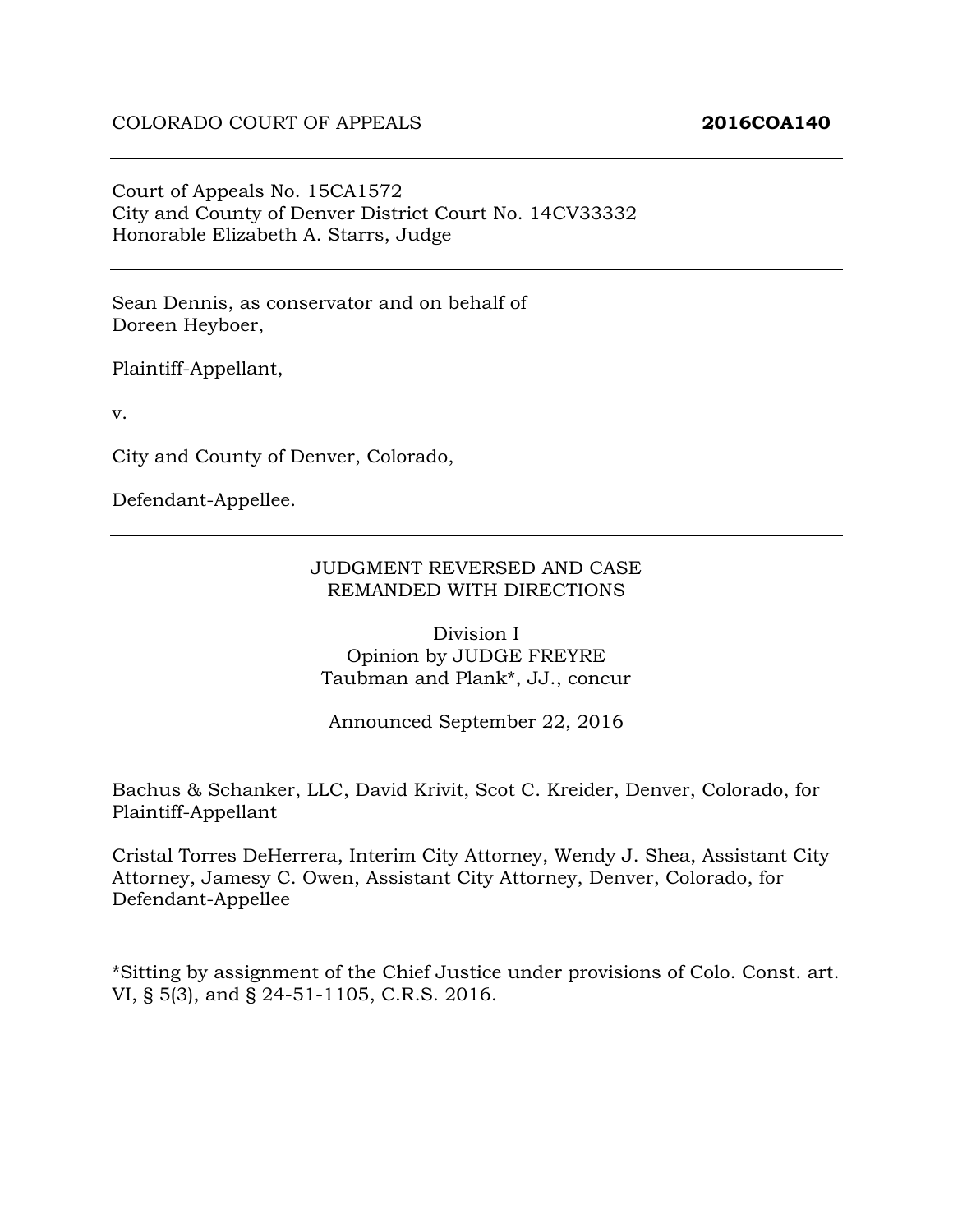$\P$  1 In this case, we address whether the defendant, the City and County of Denver,<sup>1</sup> waived its immunity for injuries Doreen Heyboer sustained as a passenger on a motorcycle that could not timely brake when a car unexpectedly turned left in front of it. The answer depends on whether a deteriorated roadway is an "unreasonable risk to the health or safety of the public" under § 24-10-103(1.3) C.R.S. 2016 of Colorado's Governmental Immunity Act (CGIA), a precursor to establishing a "dangerous condition" under  $\S$  24-10-106(1)(d)(I), C.R.S. 2016. This is a novel question. Plaintiff Sean Dennis, as conservator and guardian for Heyboer, brought this negligence and premises liability action against the City.

**The complaint alleged that the City had a duty to maintain the** roadway free from dangerous conditions that physically interfered with the movement of traffic, that it breached this duty by allowing the roadway to fall into disrepair, that it knew of the deteriorated

l

<sup>&</sup>lt;sup>1</sup> The complaint also named the motorcycle driver, Michael Veres, as a defendant, however, the allegations against Veres were settled before the hearing. Heyboer also settled with the driver of the car without litigation.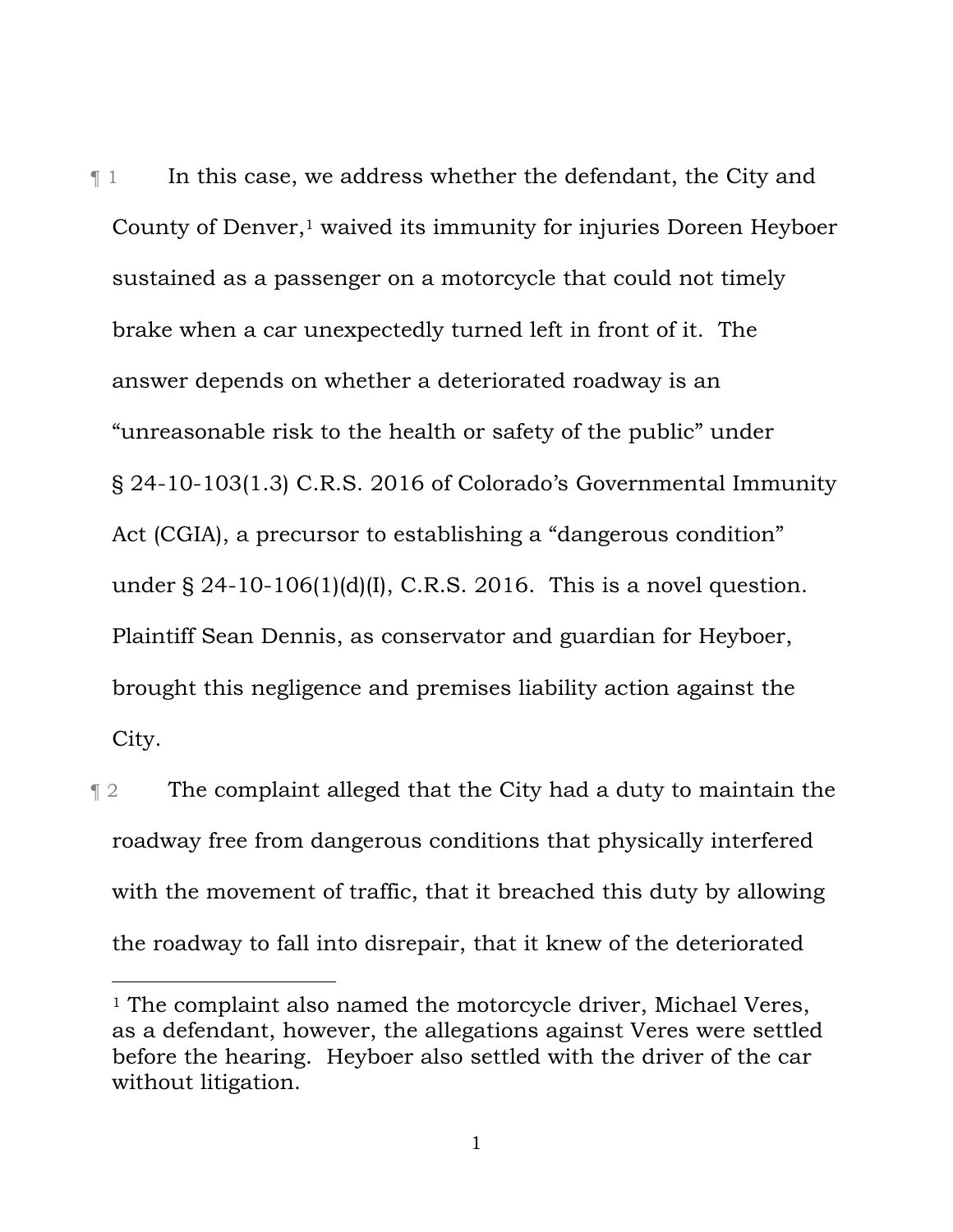state of the road from prior complaints, and that Heyboer's injuries resulted from the City's breach of its duty of care.

¶ 3 In response, the City moved to dismiss under C.R.C.P.

12(b)(1). It asserted immunity and denied Heyboer's allegations. The district court conducted a hearing under *Trinity Broadcasting of Denver, Inc., v. City of Westminster*, 848 P.2d 916 (Colo. 1993) and issued a judgment granting the City's motion. It concluded that the City was immune from suit because "[t]he Plaintiff produced *no evidence*, either through a witness or an exhibit, that this dangerous condition posed "an unreasonable risk to the health and safety of the public" as required by  $\S$  24-10-103(1.3)." (Emphasis added.) It further concluded that Heyboer failed to sustain her burden of proof.

¶ 4 We conclude that the court clearly erred in its factual finding that the record contained no evidence of an unreasonable risk to the health or safety of the public because the record contradicts that finding.2 Indeed, both the record and the court's factual

 $\overline{a}$ 

<sup>2</sup> We note that Heyboer contends the court failed to make any "factual findings" in its written judgment. We disagree and construe the court's "Discussion" section of the judgment, which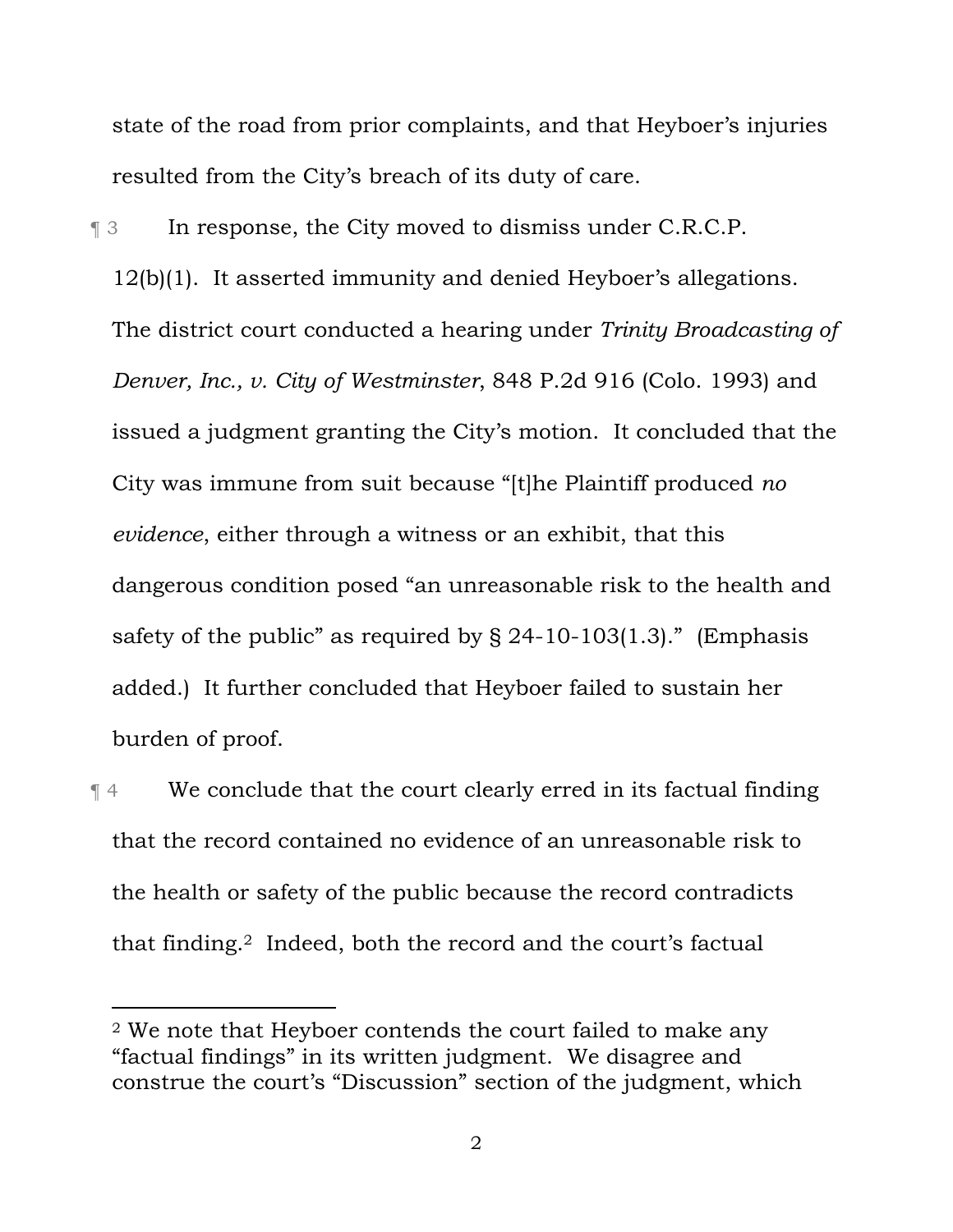findings show the City's knowledge of the road's poor conditions, the City's admission that road surface conditions raised a public safety risk, and the City's determination that the road was dangerous but not dangerous enough to fix. These facts demonstrate that the City failed to maintain the road as required under § 24-10-103(2.5), thereby creating an unreasonable risk to the health or safety of the public. In reaching this conclusion, we necessarily find that Heyboer satisfied her burden of proof.

¶ 5 We further conclude that because the record contains evidence of an unreasonable risk to the health or safety of the public, the court erred as a matter of law in finding no waiver of immunity under § 24-10-106(1)(d)(I). Accordingly, we reverse the court's judgment and remand the case for reinstatement of the complaint.

## I. Court's Findings

¶ 6 The facts of the accident are not disputed. On September 20, 2013, while riding as a passenger on the back of a motorcycle driven by Veres, Heyboer was thrown from the motorcycle when Veres suddenly braked to avoid a collision. Veres was traveling

 $\overline{a}$ 

specifically details the hearing evidence and the facts the City conceded, as the court's factual findings.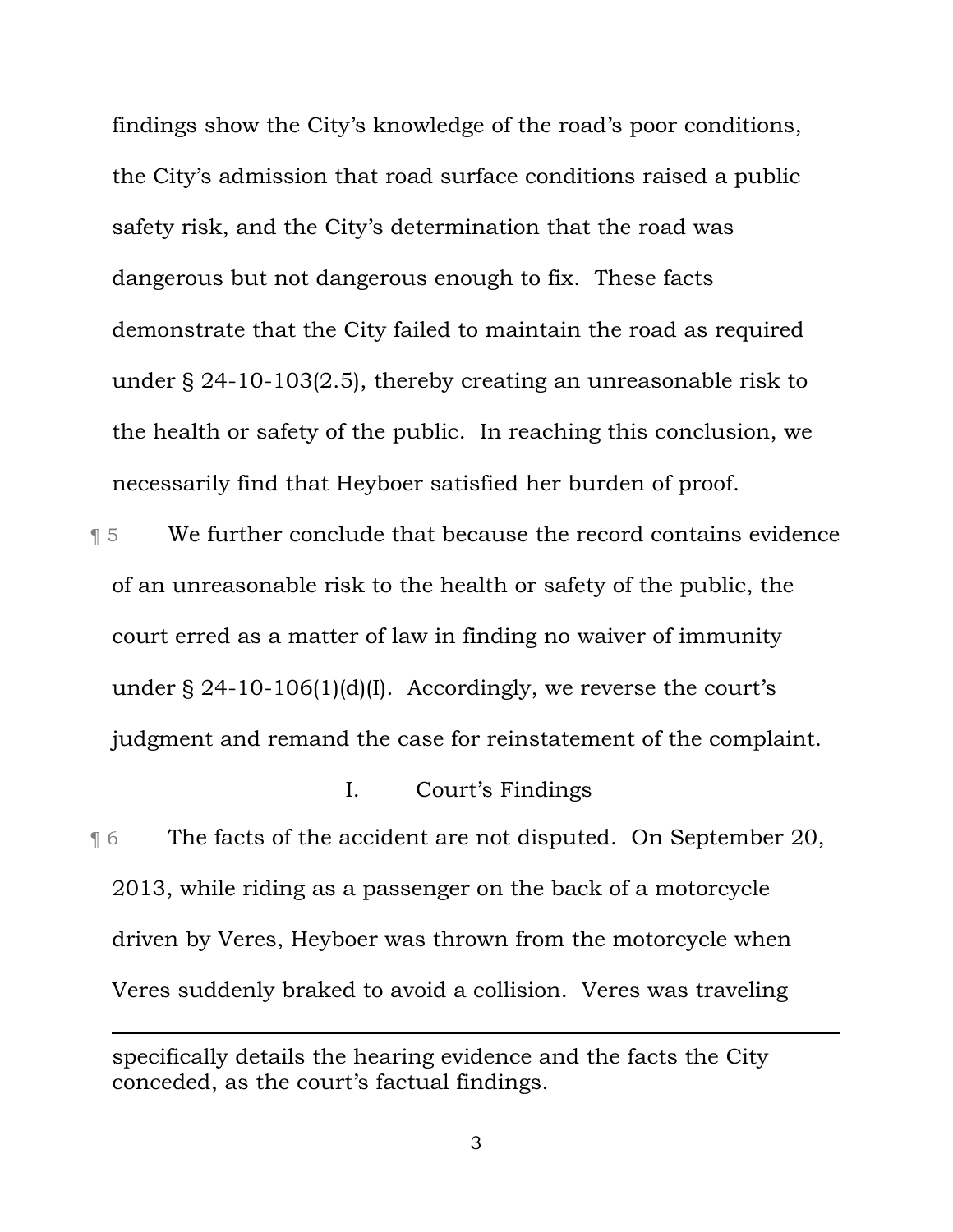eastbound on Mississippi Avenue, and as he neared the intersection with Broadway, a car suddenly turned left across traffic in front of him. He applied the brakes, but he was unable to avoid the accident and hit the right rear panel of the car. Heyboer suffered permanent brain injuries from the accident.

- ¶ 7 At the hearing, the City conceded knowledge of the road's deteriorated condition, conceded that Heyboer was injured at the intersection, and conceded that it had a duty to maintain the road at that intersection. However, it denied that the condition of the road posed an unreasonable risk to the health or safety of the public, a requisite showing under § 24-10-103(1.3), which defines "dangerous condition."
- ¶ 8 In its judgment, the court found that Veres examined the pavement after the crash and determined that it had played a role in his inability to stop. Veres described more than fifteen years of experience as a motorcycle driver and said he regularly maintained his motorcycle.
- ¶ 9 The court found Heyboer's accident reconstruction and vehicle dynamics expert, David Bilek, reliable, and he opined that the collision would not have occurred if the road surface had been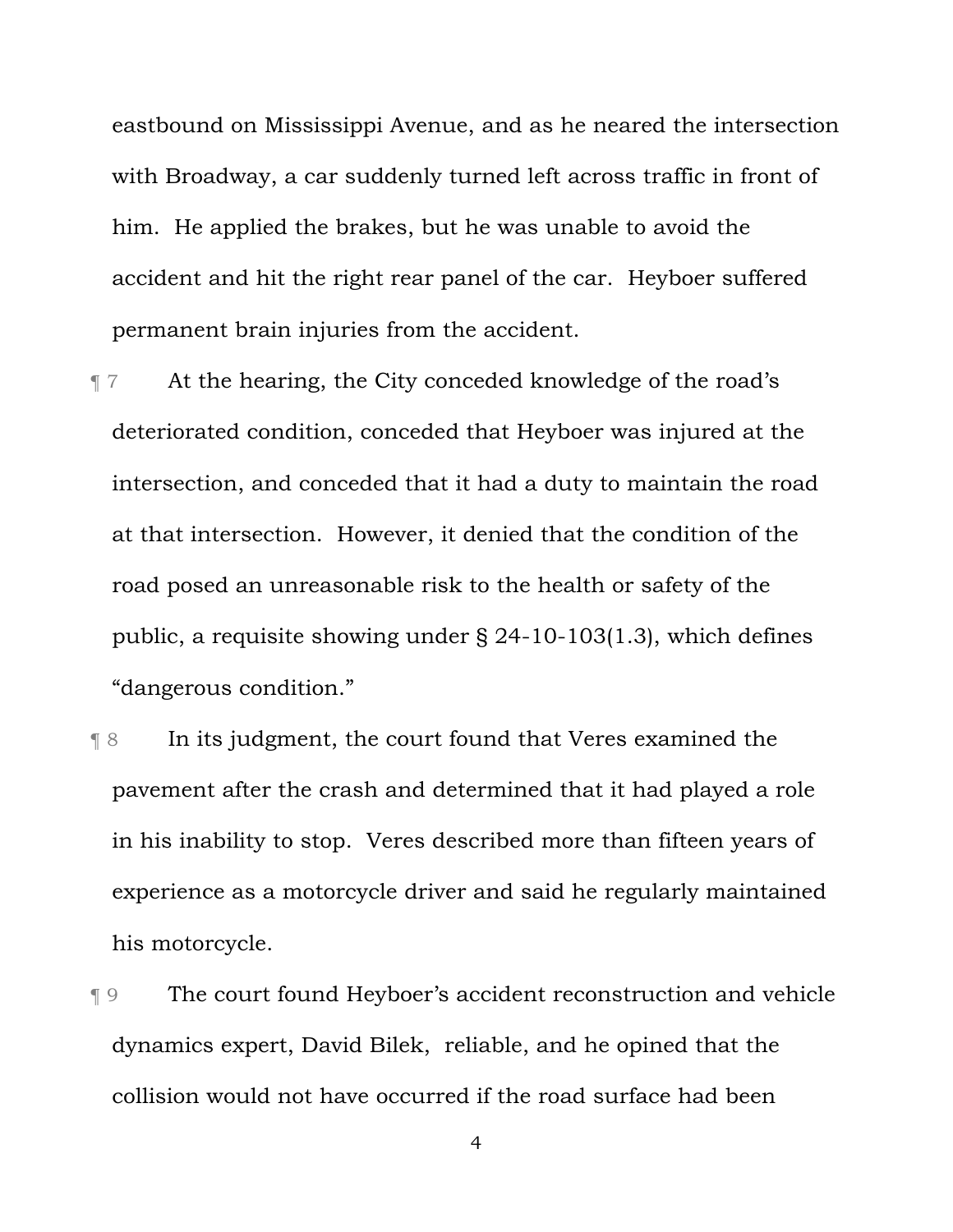smooth, that the road's condition interfered with the movement of traffic, and that the road's uneven surface interfered with Veres' braking ability.

- ¶ 10 The court's judgment extensively recited the testimony of William Kennedy, the City's Pavement Engineer. Kennedy admitted that road surface condition was a factor in determining public safety risk, that the intersection where the accident occurred was well worn and in very poor condition, and that he was never fiscally constrained in repairing potholes.
- ¶ 11 Kennedy described a Pavement Condition Index (PCI) the City used to rate road conditions from excellent to very poor. Kennedy used this index to prioritize his repair work and said the PCI of this intersection was "very poor." He clarified that the PCI was not a measure of dangerousness, but he said that it provided an objective and rational basis for determining maintenance and repair needs and priorities. He admitted that this intersection was dangerous at the time of the accident but opined that it was not dangerous enough to fix. He said he had never found an intersection in Denver to be dangerous.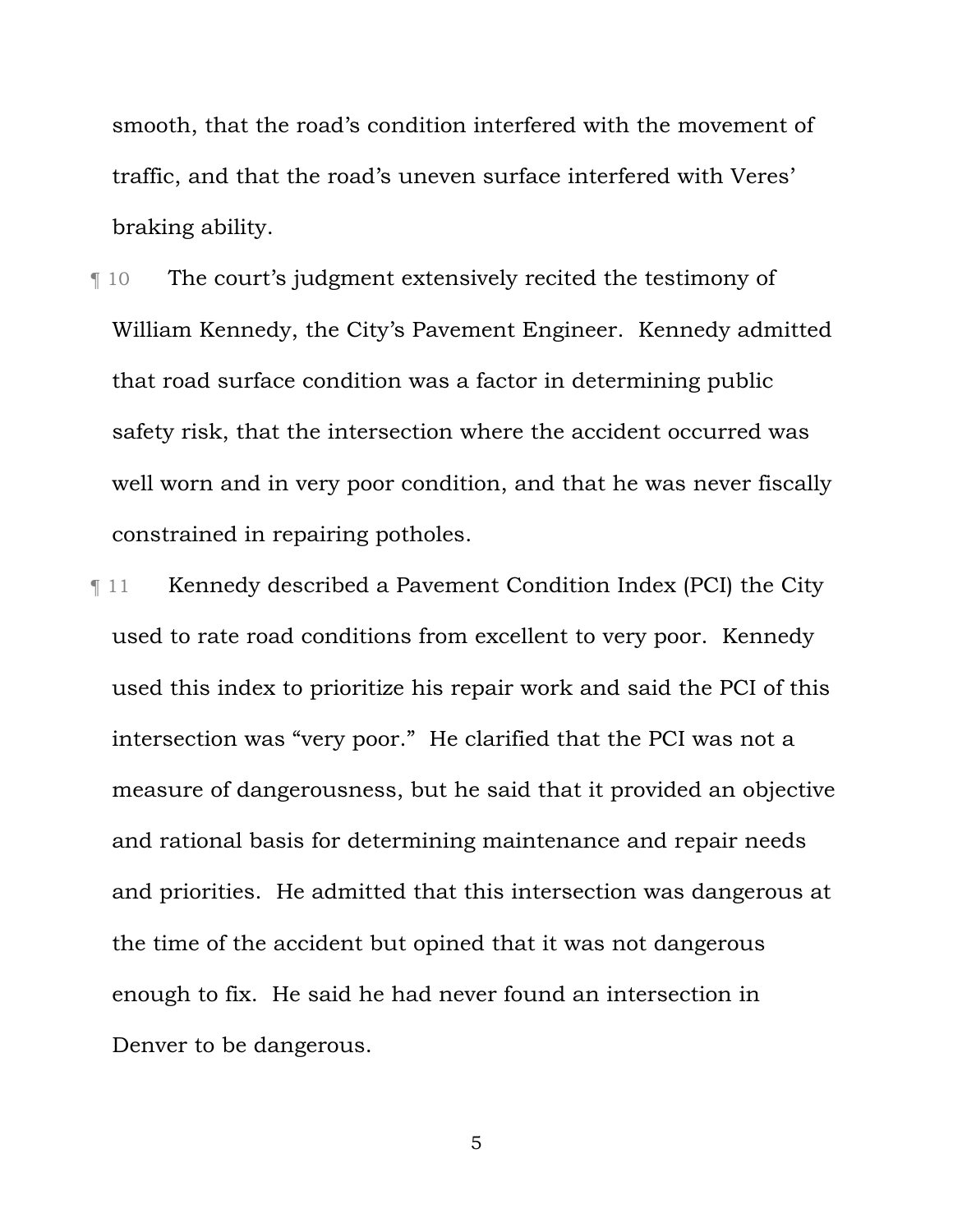¶ 12 The court's judgment recited testimony from the City's two witnesses. The officer who investigated the crash, Stephanie Linkus, did not find that the road conditions played a role in this accident. Similarly, the City's accident reconstruction and mechanical engineering expert, Guy Barbera, opined that the road's surface did not interfere with braking and that the collision would still have occurred if the road conditions had been smooth. No witness opined on whether the road condition posed an "unreasonable risk."

## II. CGIA Jurisdiction

¶ 13 Governmental immunity is an issue of subject matter jurisdiction. *City of Colorado Springs v. Powell*, 48 P.3d 561, 563 (Colo. 2002); *Springer v. City & Cty. of Denver*, 13 P.3d 794, 798 (Colo. 2000). The General Assembly enacted the CGIA in response to three cases abrogating Colorado's common law of governmental immunity. *Padilla in Interest of Padilla v. Sch. Dist. No. 1*, 25 P.3d 1176, 1180 (Colo. 2001) (listing cases and statutory response); § 24-10-102, C.R.S 2016. The CGIA establishes governmental immunity from suit in tort actions, but it waives immunity under specific circumstances, including, as relevant here, when there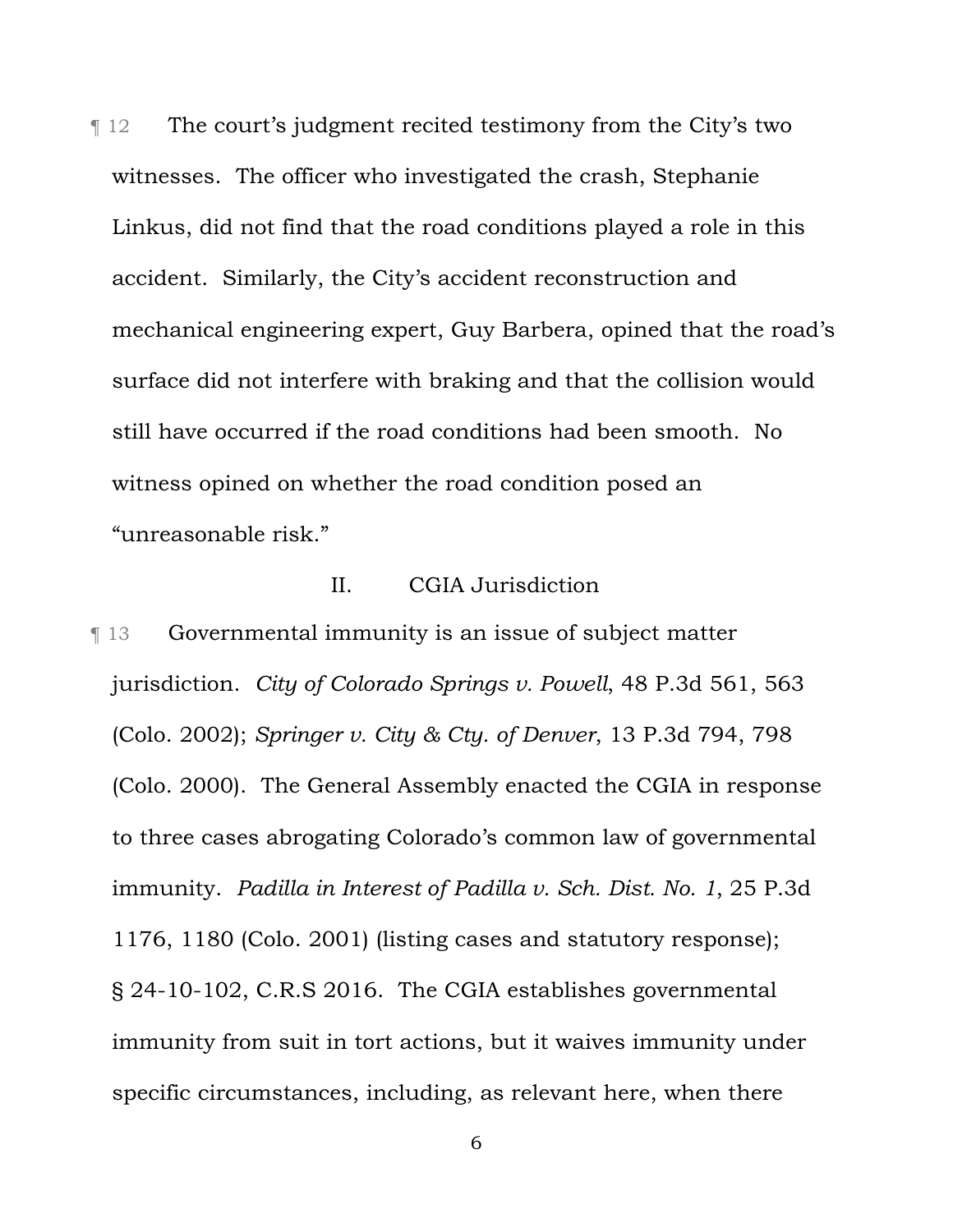exists "[a] dangerous condition of a public highway, road, or street which physically interferes with the movement of traffic."  $\S$  24-10-106(1)(d)(I).

¶ 14 The CGIA's purpose is twofold: (1) to protect the public from unlimited liability and excessive fiscal burdens; and (2) to allow the common law of negligence to operate against governmental entities, subject to the exceptions barring specific suits. *See State v. Moldovan*, 842 P.2d 220, 222 (Colo. 1992) (The purposes of CGIA include "permit[ting] a person to seek redress for personal injuries caused by a public entity."). Because the CGIA derogates Colorado's common law, we strictly construe the statute's immunity provisions. *Springer*, 13 P.3d at 798. Conversely, we broadly construe the CGIA's waiver provisions in favor of victims injured by the negligence of governmental agents. *Id.*; *Walton v. State*, 968 P.2d 636, 643 (Colo. 1998).

## A. Standard of Review

¶ 15 If governmental immunity is raised before trial, "the issue is properly addressed pursuant to a C.R.C.P. 12(b)(1) motion to dismiss." *Corsentino v. Cordova*, 4 P.3d 1082, 1087 (Colo. 2000). Under C.R.C.P. 12(b)(1), the injured plaintiff bears the burden of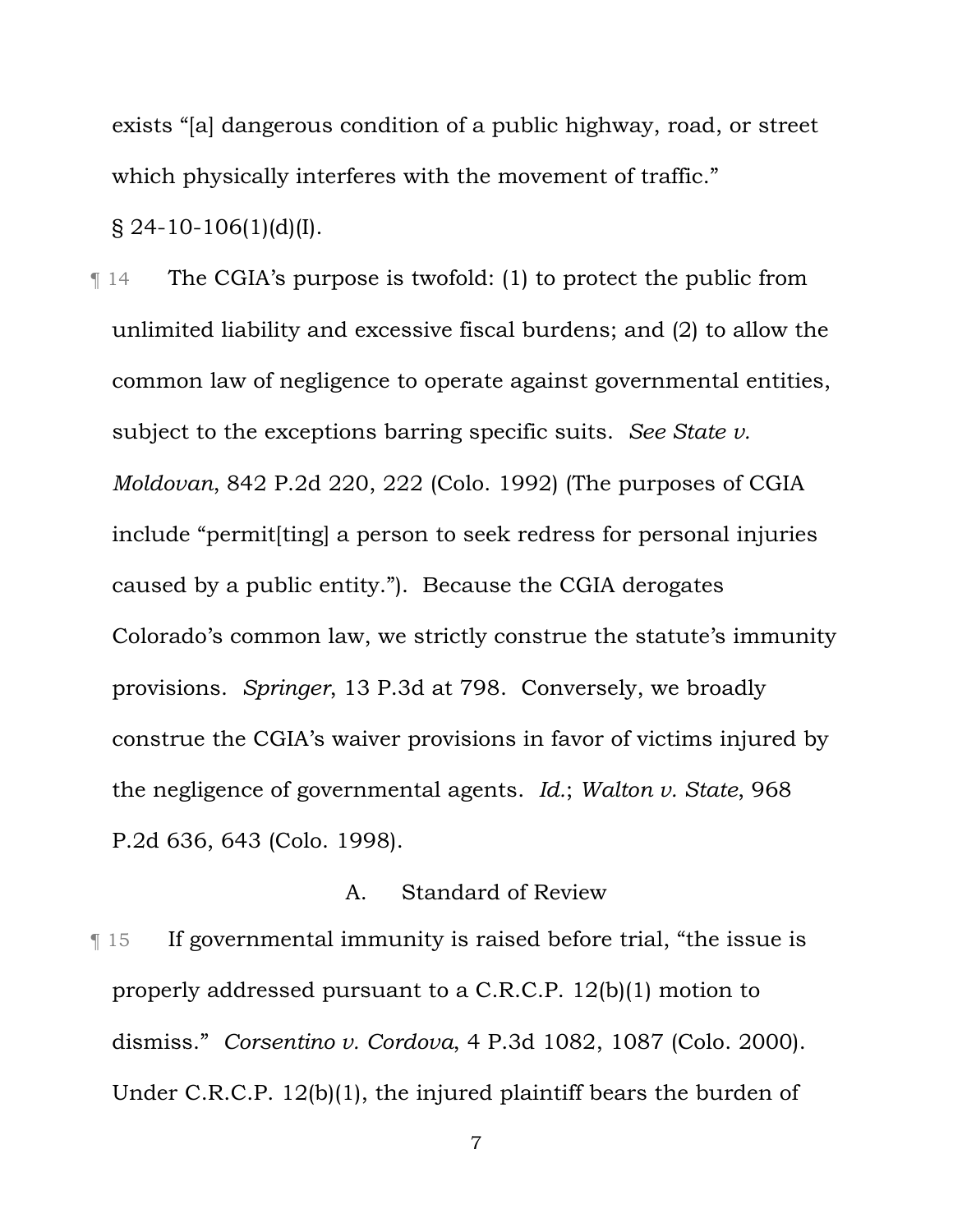proving the court's subject matter jurisdiction under the CGIA and that immunity has been waived. *Tidwell ex rel. Tidwell v. City & Cty. of Denver*, 83 P.3d 75, 85 (Colo. 2003); *Powell*, 48 P.3d at 563. Any factual dispute upon which the existence of jurisdiction may turn is for the district court to resolve after weighing the evidence, finding facts, and entering conclusions of law. *Swieckowski v. City of Fort Collins*, 934 P.2d 1380, 1384 (Colo. 1997); *see also Walton*, 968 P.2d at 641.

- ¶ 16 On review, we defer to the district court's factual findings unless they are clearly erroneous and unsupported by evidence in the record. *See Walton*, 968 P.2d at 645. A finding is clearly erroneous if there is no support for it in the record. *See Cont'l W. Ins. Co. v. Jim's Hardwood Floor Co.*, 12 P.3d 824, 828 (Colo. App. 2000), *as modified on denial of reh'g* (May 18, 2000).
- ¶ 17 Once questions of historical fact are resolved, the question of whether a governmental entity is entitled to immunity is one of law, which we review de novo. *Jordan v. Panorama Orthopedics & Spine Ctr., PC*, 2013 COA 87, ¶ 11, *aff'd*, 2015 CO 24; *Douglas v. City & Cty. of Denver*, 203 P.3d 615, 618 (Colo. App. 2008).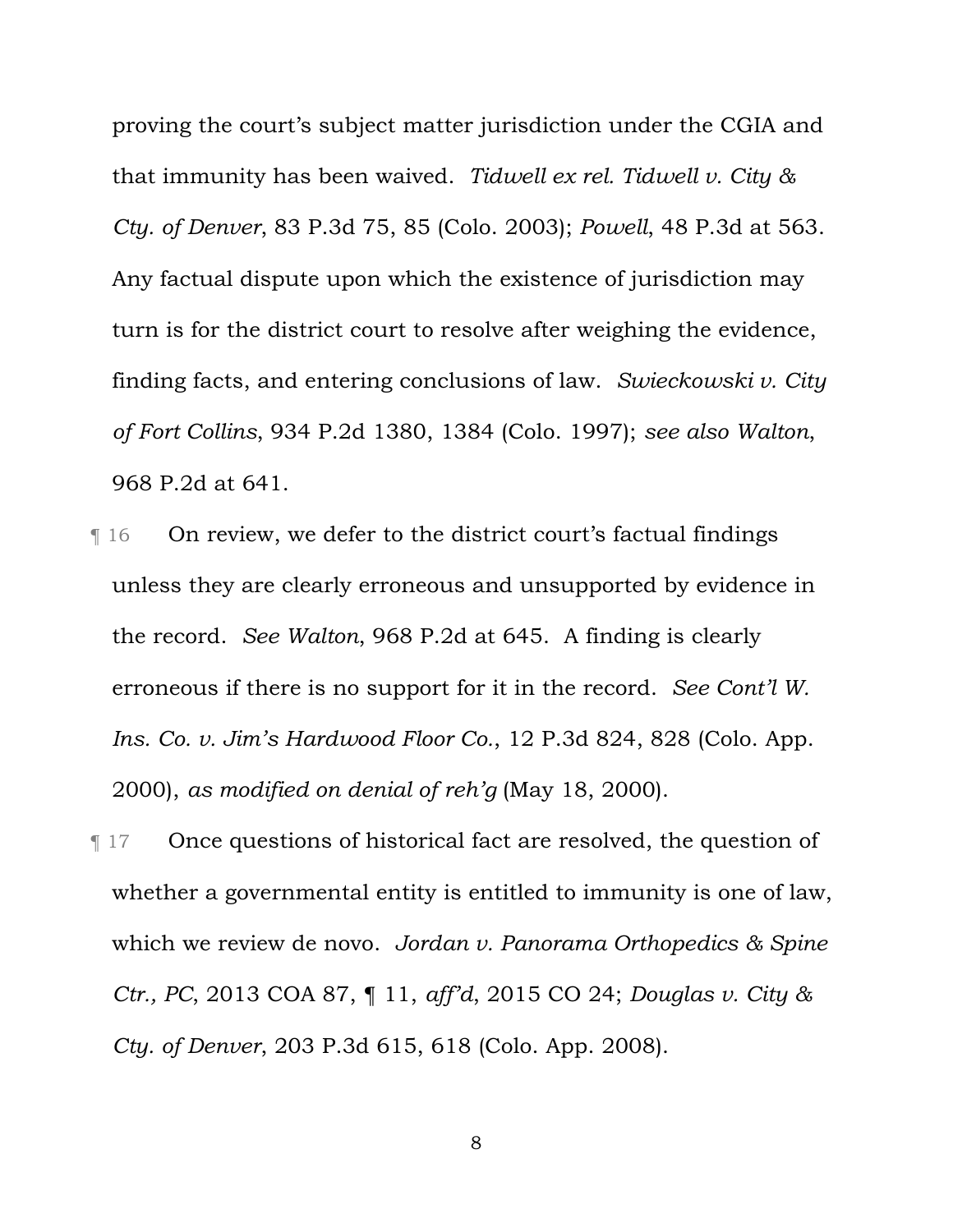¶ 18 Similarly, the interpretation of statutory definitions is a question of law that we review de novo. *Douglas*, 203 P.3d at 618. Therefore, in reviewing a district court's determination of whether a dangerous condition exists under the CGIA, we review the court's findings of historical fact for clear error, deciding only whether there is any evidence in the record to support those findings. *Jordan*, ¶ 11.We review the court's ultimate legal conclusion de novo, applying principles of statutory interpretation. *Id.* at ¶ 13.

B. Burden of Proof in Establishing Immunity Waiver ¶ 19 Heyboer raises two issues on appeal. First, she contends the court factually erred in finding there was no evidence in the record of an "unreasonable risk" and that in doing so, it erred as a matter of law in refusing to find a waiver of immunity. Second, she contends that she satisfied her burden of proving an "unreasonable risk to the health or safety of the public" under the standard set forth in *Tidwell*.Because the parties dispute the appropriate standard that applies to the plaintiff's burden of proof in establishing a waiver of immunity, we address this issue first and then review the facts developed at the hearing and found by the court under that standard.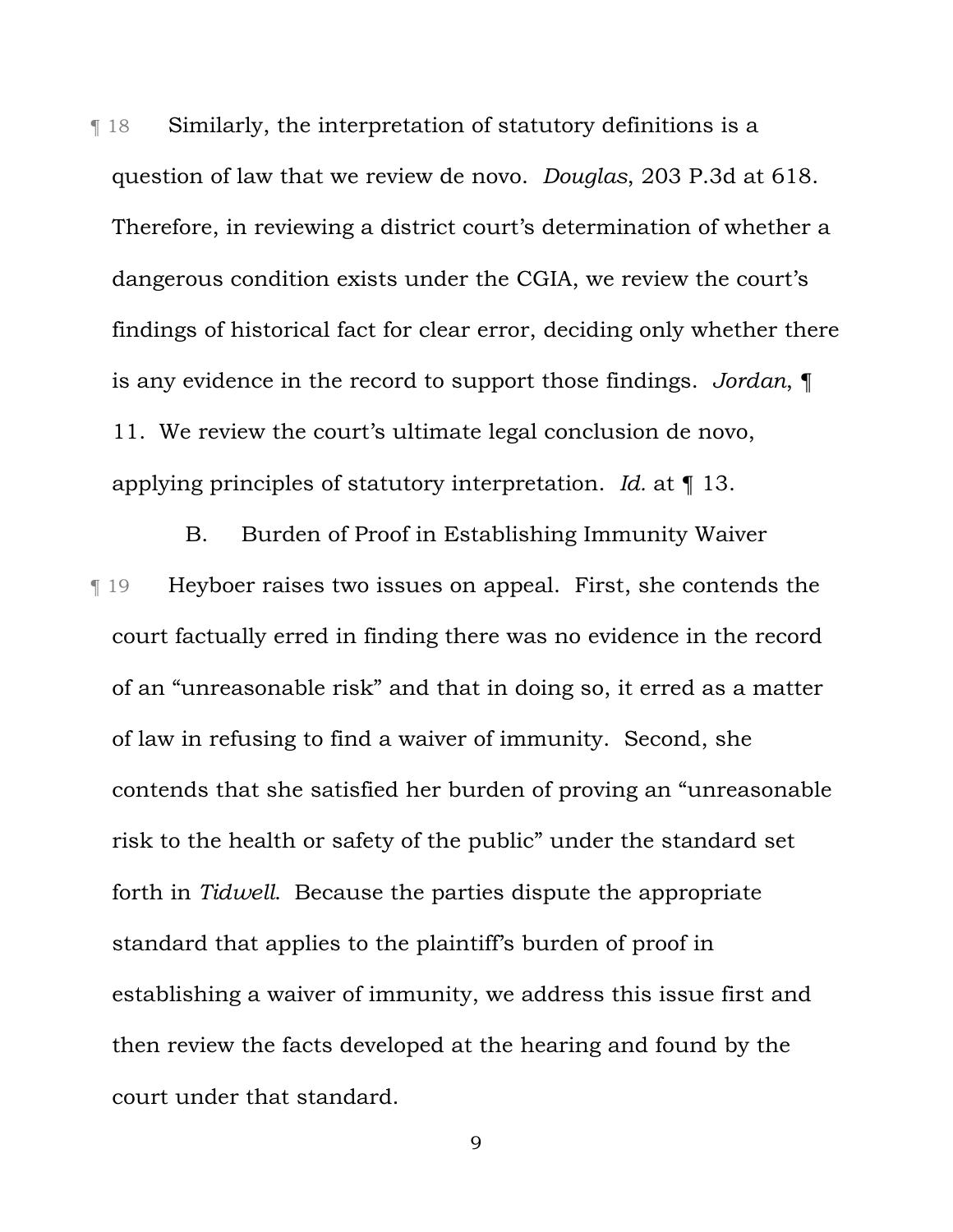¶ 20 Relying on *Tidwell*, Heyboer contends that we should apply C.R.C.P. 12(b)(5) and the summary judgment standard of C.R.C.P. 56 because the court conducted a *Trinity* hearing and considered evidence outside the pleadings. In contrast, the City contends that *Tidwell* does not apply because it involved a different section of the immunity statute (emergency vehicle exception) and because the court "inappropriately intermixed a summary judgment inquiry with the immunity inquiry." Instead, the City asks us to apply the preponderance of the evidence standard and argues that Heyboer failed to prove, by a preponderance of the evidence, that her injuries resulted from the dangerous road conditions, rather than from the illegal actions of the car's driver.

¶ 21 In *Trinity*, the supreme court held that the issue of state immunity under the CGIA is a question of subject matter jurisdiction that must be determined according to C.R.C.P. 12(b)(1) and that the plaintiff bears the burden of proving jurisdiction. *Trinity Broad.*, 848 P.2d at 924-25. The court further held that when jurisdictional facts are disputed, the district court should allow the parties latitude in discovering or introducing evidence at a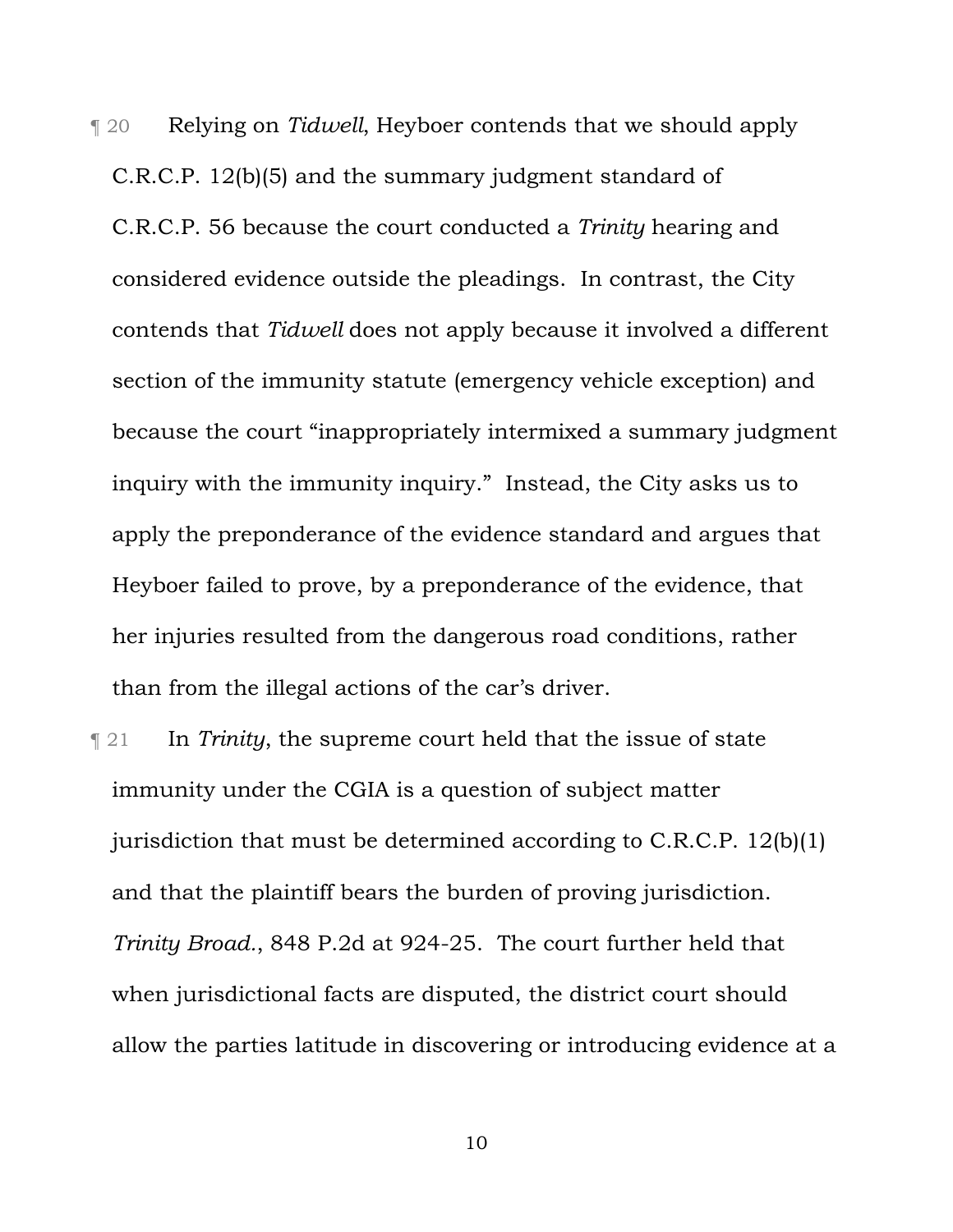hearing tending to prove or disprove jurisdiction. *Id.* at 924. It did not, however, specify how a plaintiff could meet this burden.

¶ 22 The court in *Tidwell* addressed this unanswered question. It reaffirmed *Trinity*'s holding that C.R.C.P. 12(b)(1) governs the issue of immunity and that the plaintiff bears the burden of proof. It further concluded that because statutes granting immunity must be narrowly construed (and those waiving immunity must be broadly construed), the plaintiff should be afforded the reasonable inferences from his or her evidence. *Tidwell*, 83 P.3d at 85. It described this burden as "a relatively lenient one." *Id.* at 86.

¶ 23 Similar to this case, the facts related to jurisdiction in *Tidwell*  were intertwined with the merits of the case (causation element), making the application of the standard more difficult for the district court. Citing the requirement that waiver of immunity be construed broadly, and applying inferences favorably to the plaintiff, the court concluded that a plaintiff need only prove a "minimal causal connection" between the injuries and the specified conduct to satisfy his or her burden. *Id.* Implicit in this finding is that proof of causation under the preponderance of the evidence standard is reserved for the trial on the merits. Accordingly, we reject the City's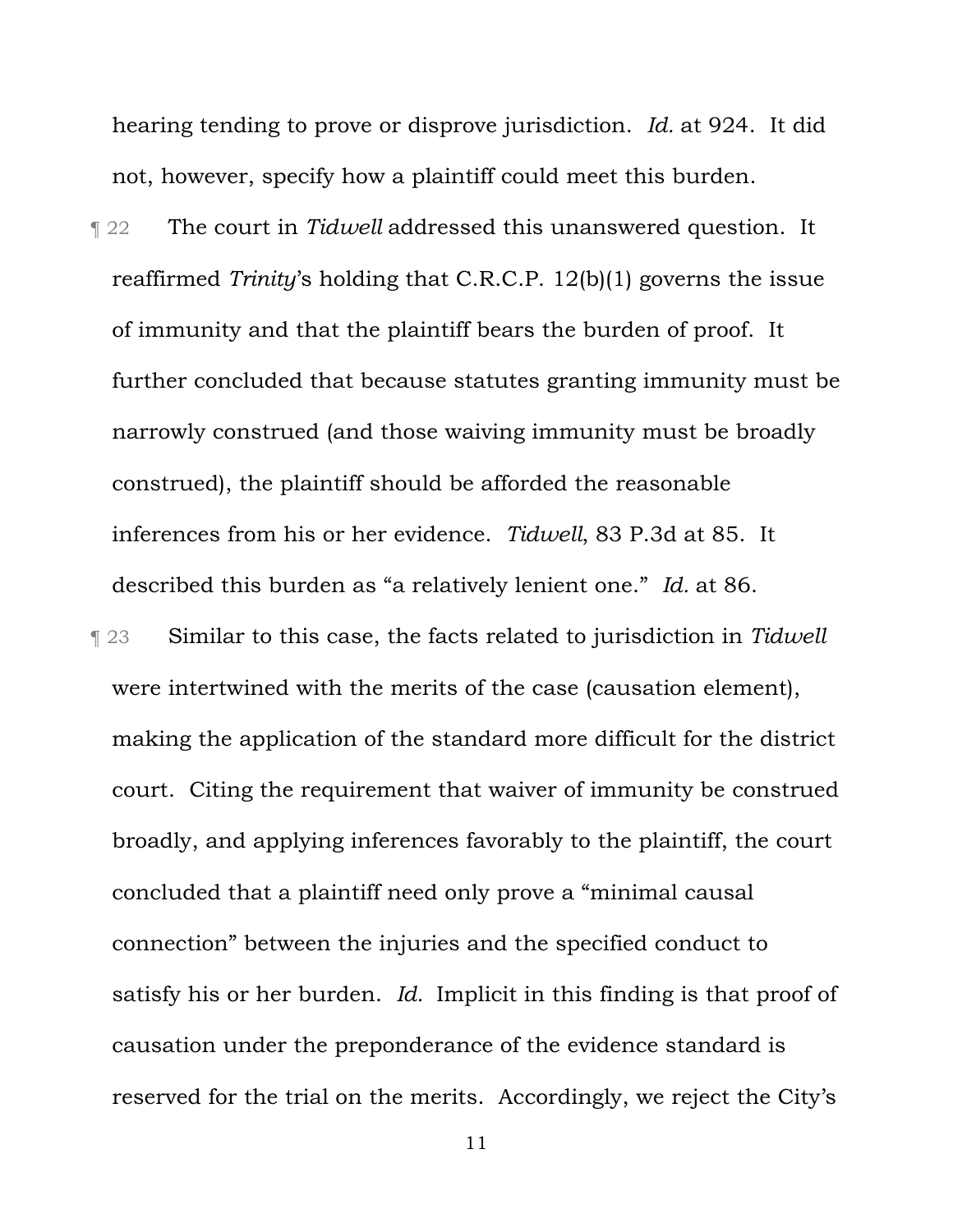argument that the preponderance standard applies in a *Trinity*  hearing.

¶ 24 Following *Tidwell*, the court, in *Finnie v. Jefferson County School District R-1*, 79 P.3d 1253 (Colo. 2003), rejected the argument Heyboer makes here that Rule 12(b)(5) applies and requires a court to covert a motion to dismiss into a motion for summary judgment. *Id.* at 1259. It ruled that the text of § 24-10-108, C.R.S. 2016, requires courts to resolve jurisdictional issues before trial, and that "[b]ecause summary judgment procedures sometimes fail to definitely resolve issues of fact before trial, . . . summary judgment procedures pursuant to C.R.C.P. 12(b)(5) are inconsistent with the requirements" of the statute. *Id.*  at 1258-59. The court therefore, expanded the *Trinity* hearing procedures under C.R.C.P. 12(b)(1) to include all issues of immunity, including facts not directly disputed by the parties. *Id.*  at 1260; *see also Martinez v. Estate of Bleck*, 2016 CO 58, ¶ 27 ("trial courts must resolve all issues pertaining to sovereign immunity prior to trial, including factual issues, regardless of whether those issues pertain to jurisdiction"). It reaffirmed that although the plaintiff must prove jurisdiction, this burden is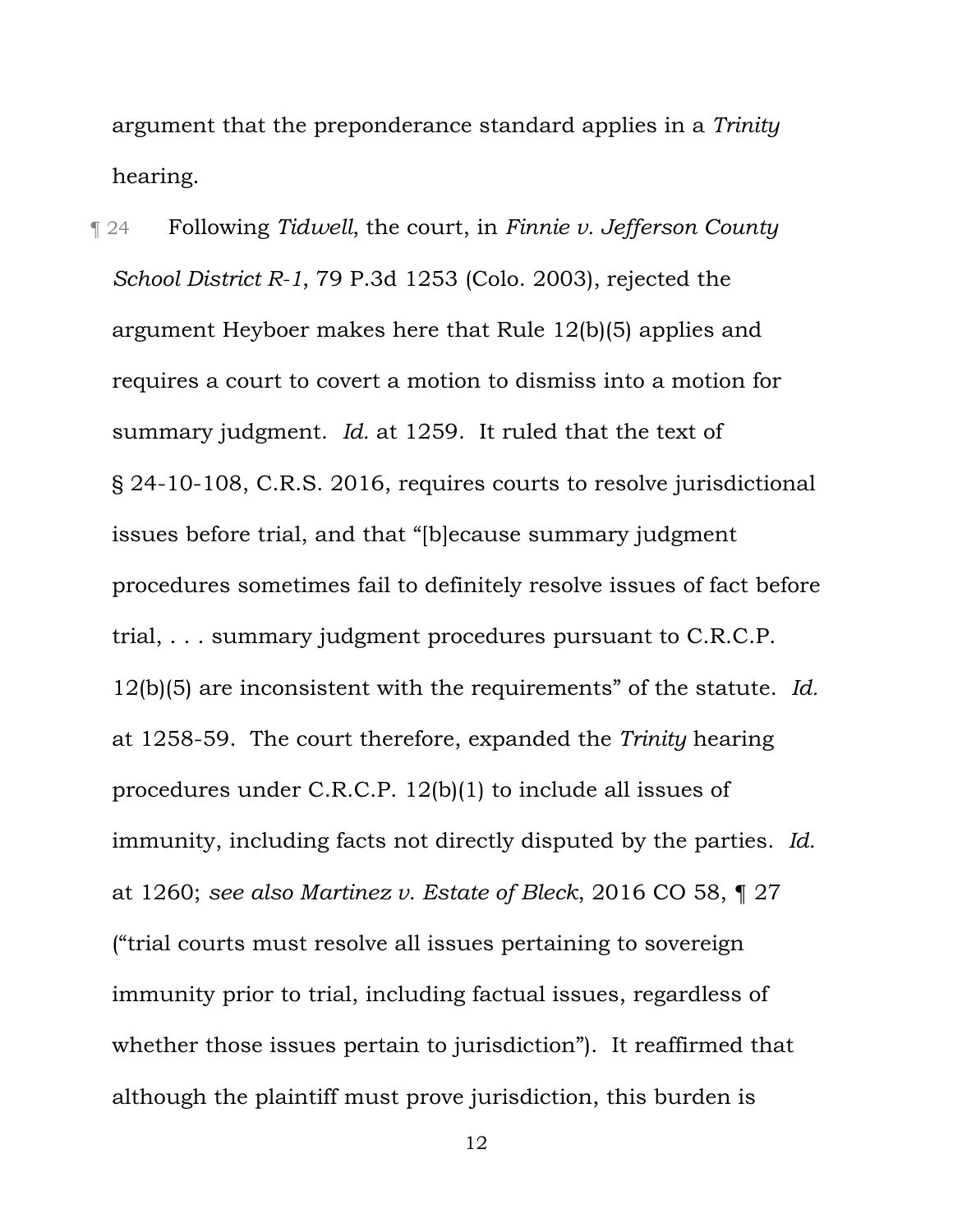"relatively lenient," and the plaintiff must be afforded the reasonable inferences from his or her evidence. *Finnie*, 79 P.3d at 1261. Therefore, we reject Heyboer's argument that the standards of C.R.C.P. 12(b)(5) and C.R.C.P. 56 should be applied in *Trinity*  hearings.

**Term 25** In sum, we conclude that when a plaintiff sues a governmental entity and that entity moves to dismiss for lack of jurisdiction, the plaintiff has the burden of proving jurisdiction under

C.R.C.P. 12(b)(1). The court may conduct a *Trinity* hearing at which the parties may present evidence related to all issues of immunity, including facts not in dispute. *Finnie*, 79 P.3d at 1260. After the hearing, the court must "weigh the evidence and decide the facts" to satisfy itself of its power to hear the case. *Trinity Broad.*, 848 P.2d at 925 (quoting *Boyle v. Governor's Veterans Outreach & Assistance Ctr.*, 925 F.2d 71, 74 (3d Cir. 1991)). In doing so, it must afford the plaintiff the reasonable inferences from his or her evidence.

*Tidwell*, 83 P.3d at 86. This same lenient standard applies to facts related to both the jurisdictional issue and the merits of the case.

*Id.* 

¶ 26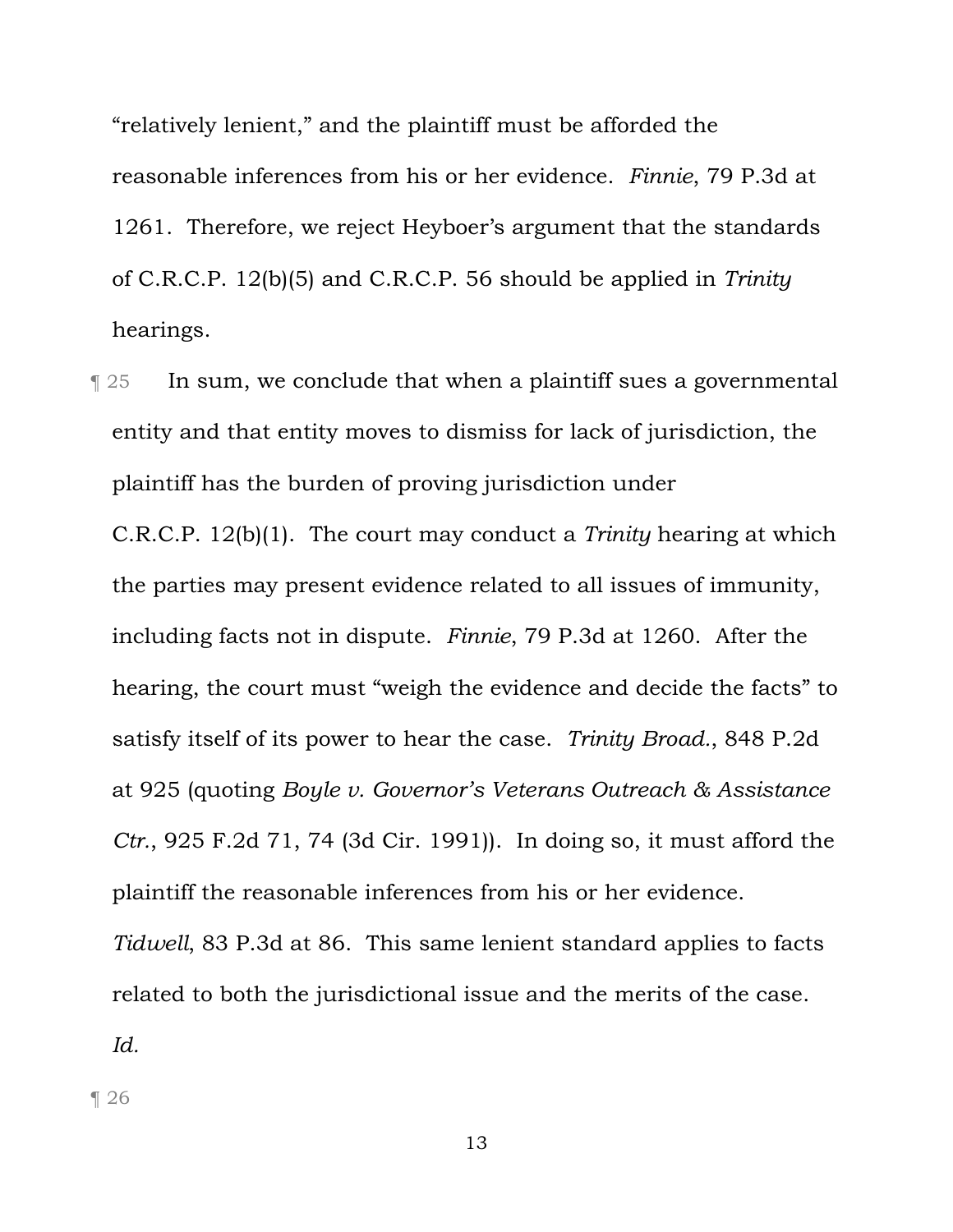#### C. Unreasonable Risk

- **Text** 127 Heyboer contends that the district court erred in finding that she produced no evidence of an unreasonable risk and that the record demonstrates the City failed to maintain the road in its original condition, thereby creating an unreasonable risk to the public. Alternatively, she asks this court to remand for further factual development if necessary.
- ¶ 28 The City, relying on the absence of evidence of an unreasonable risk or an opinion of unreasonableness, contends that the court's order is supported by the record and that no evidence of an unreasonable risk exists. It further contends that the accident resulted from the other car's traffic violation rather than the road's surface condition, and asks us to affirm the court's dismissal. Thus, our resolution of the immunity question under § 24-10-106(1)(d)(I) requires us to interpret the meaning of "unreasonable risk to the health or safety of the public" in § 24-10-103(1.3).
- ¶ 29 As noted above, a public entity is generally "immune from liability in all claims for injury which lie in tort or could lie in tort." § 24-10-106(1). As relevant here, governmental immunity is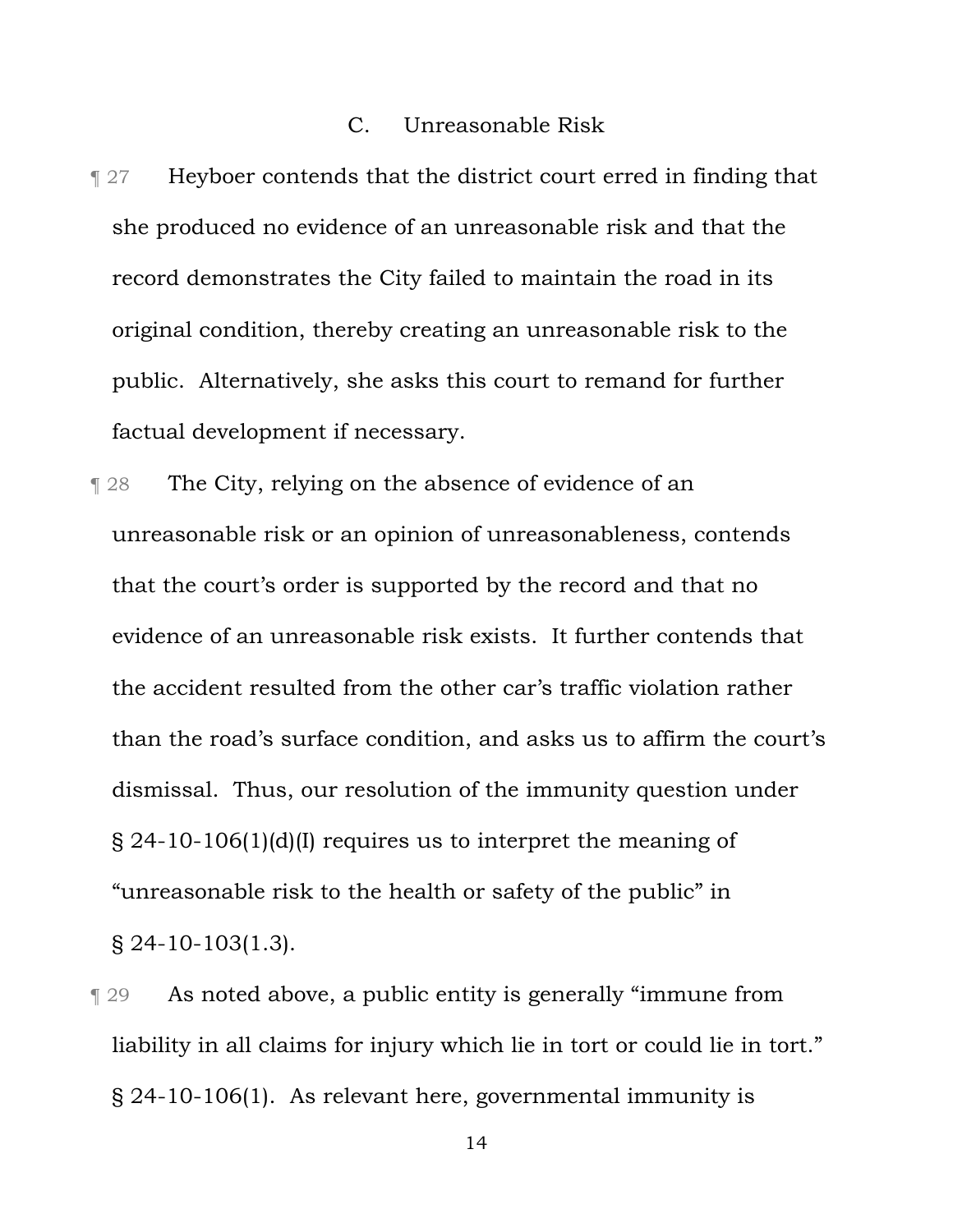explicitly waived for "[a] dangerous condition of a public highway, road, or street which physically interferes with the movement of traffic."  $\S$  24-10-106(1)(d)(I). The phrase "interferes with the movement of traffic" modifies "[a] dangerous condition" in that section. Thus, immunity is waived only when a dangerous condition both exists and interferes with the movement of traffic. *See Bloomer v. Bd. of Cty. Comm'rs*, 799 P.2d 942, 946 (Colo. 1990) (holding that "of a public highway, road, or street which physically interferes with the movement of traffic" "merely modifies" "dangerous condition"), *overruled on other grounds by Bertrand v. Bd. of Cty. Comm'rs*, 872 P.2d 223 (Colo. 1994)), *superseded by statute*, Ch. 262, sec. 1, § 24-10-103(2.7), 2007 Colo. Sess. Laws 1025.

**The Stablish that a dangerous condition exists under** § 24-10-103(1.3), an injured party must show that an injury resulted from (1) a physical condition of a public facility or the use thereof; (2) which constituted an unreasonable risk to the health or safety of the public; (3) which was known to exist or should have been known to exist in the exercise of reasonable care; and (4) which was proximately caused by the negligent act or omission of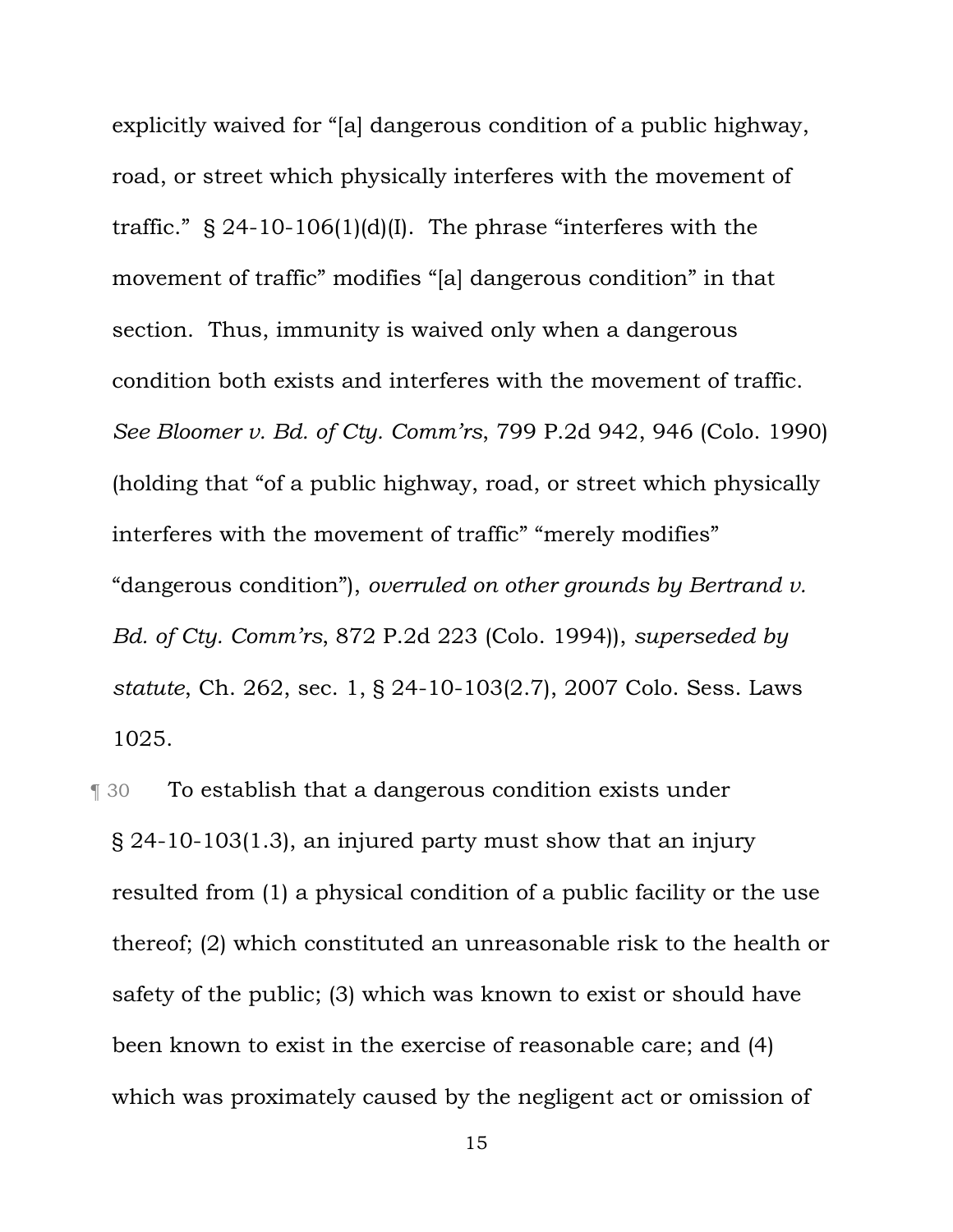the public entity in constructing or maintaining such facility.

*Medina v. State*, 35 P.3d 443, 454 (Colo. 2001); *Springer*, 13 P.3d at 799; *Walton*, 968 P.2d at 644.

- ¶ 31 This, in turn, requires us to define the phrase "unreasonable risk to the health or safety of the public," which is not defined in the CGIA. Accordingly, we apply the rules of statutory interpretation to determine its meaning. We must give effect to the General Assembly's intent, recognizing that provisions that waive immunity should be broadly construed. *Tidwell*, 83 P.3d at 81. We look first to the plain language of the statute and give words and phrases their ordinary meanings. *Id.* If the plain language of the statute demonstrates a clear legislative intent, we look no further in conducting our analysis. *See Jones v. Cox*, 828 P.2d 218, 221 (Colo. 1992); *see also Springer*, 13 P.3d at 799.
- ¶ 32 The term "unreasonable," as it appears in the statute, is an adjective that modifies "risk." Unreasonable means "[n]ot guided by reason; irrational or capricious." Black's Law Dictionary 1772 (10th ed. 2014). In the context of tort law, reasonableness is defined as acting in accordance with the duty of care owed to another. *Lombard v. Colo. Outdoor Educ. Ctr., Inc.*, 266 P.3d 412, 417 (Colo.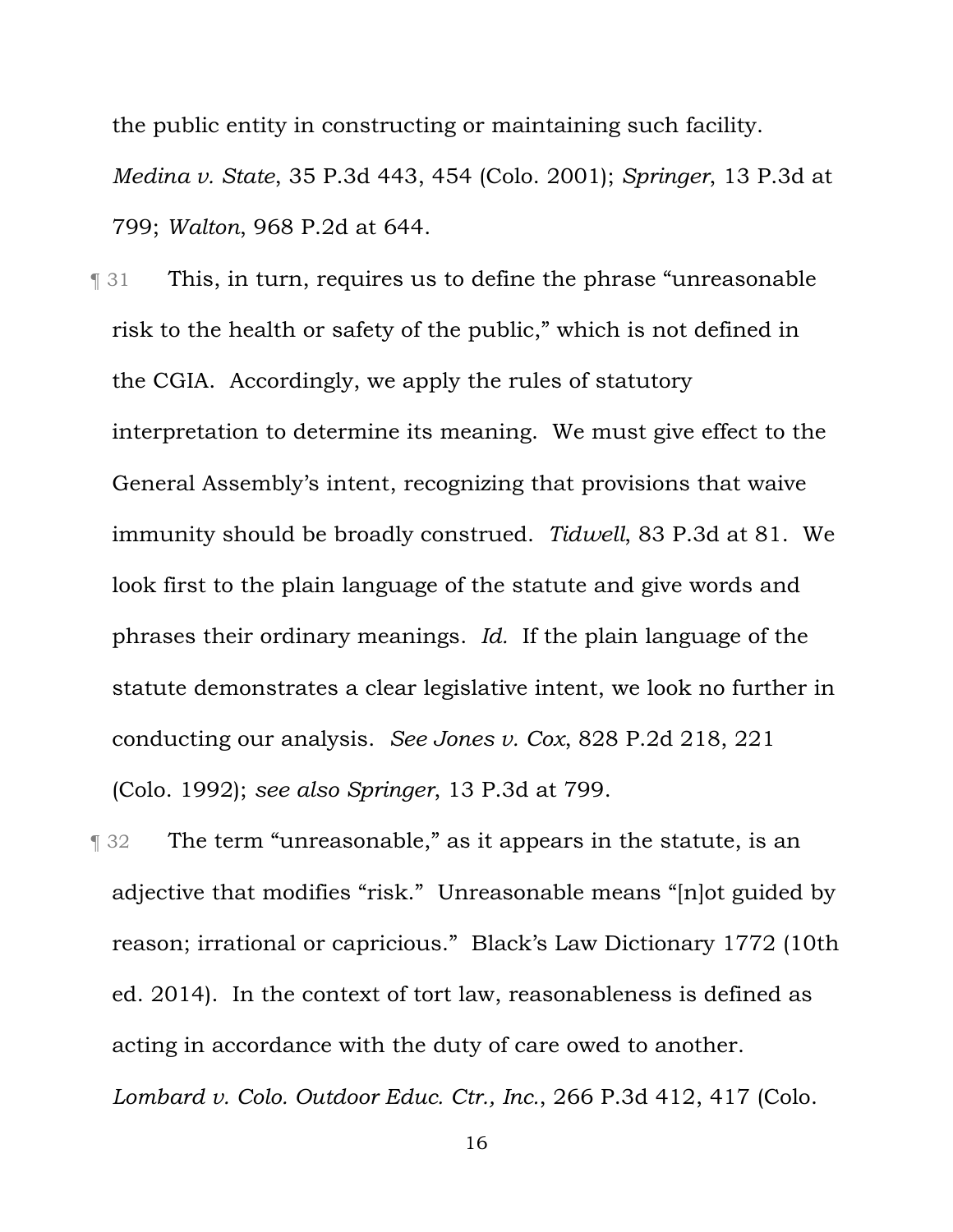App. 2011); *see also* CJI-Civ. 4th 9:8 (2016) ("Reasonable care is that degree of care which a reasonably careful person would use under the same or similar circumstances."). Thus, unreasonableness is the failure to act reasonably with regard to a particular risk or duty of care.

- **Therefore is all the Stephands** To determine what constitutes an unreasonable risk, we must identify what constitutes a risk. "Risk" is defined as "the existence and extent of the possibility of harm" or "the chance of injury, damage, or loss." Black's Law Dictionary 1524 (10th ed. 2014). Section 24-10-103(1.3) narrows the class of applicable risks to those "known to exist" and those caused by the failure to "construct[] or maintain[] [a] facility." A risk that exists only because "the design of any facility is inadequate" is explicitly excluded. *Id.*
- ¶ 34 The statute defines "maintenance" as "the act or omission of a public entity . . . in keeping a facility in the same general state of repair or efficiency as initially constructed or in preserving a facility from decline or failure."  $\S$  24-10-103(2.5). Thus, "maintain" means a duty to restore a facility to the "same general state of being, repair, or efficiency as initially constructed." *Swieckowski*, 934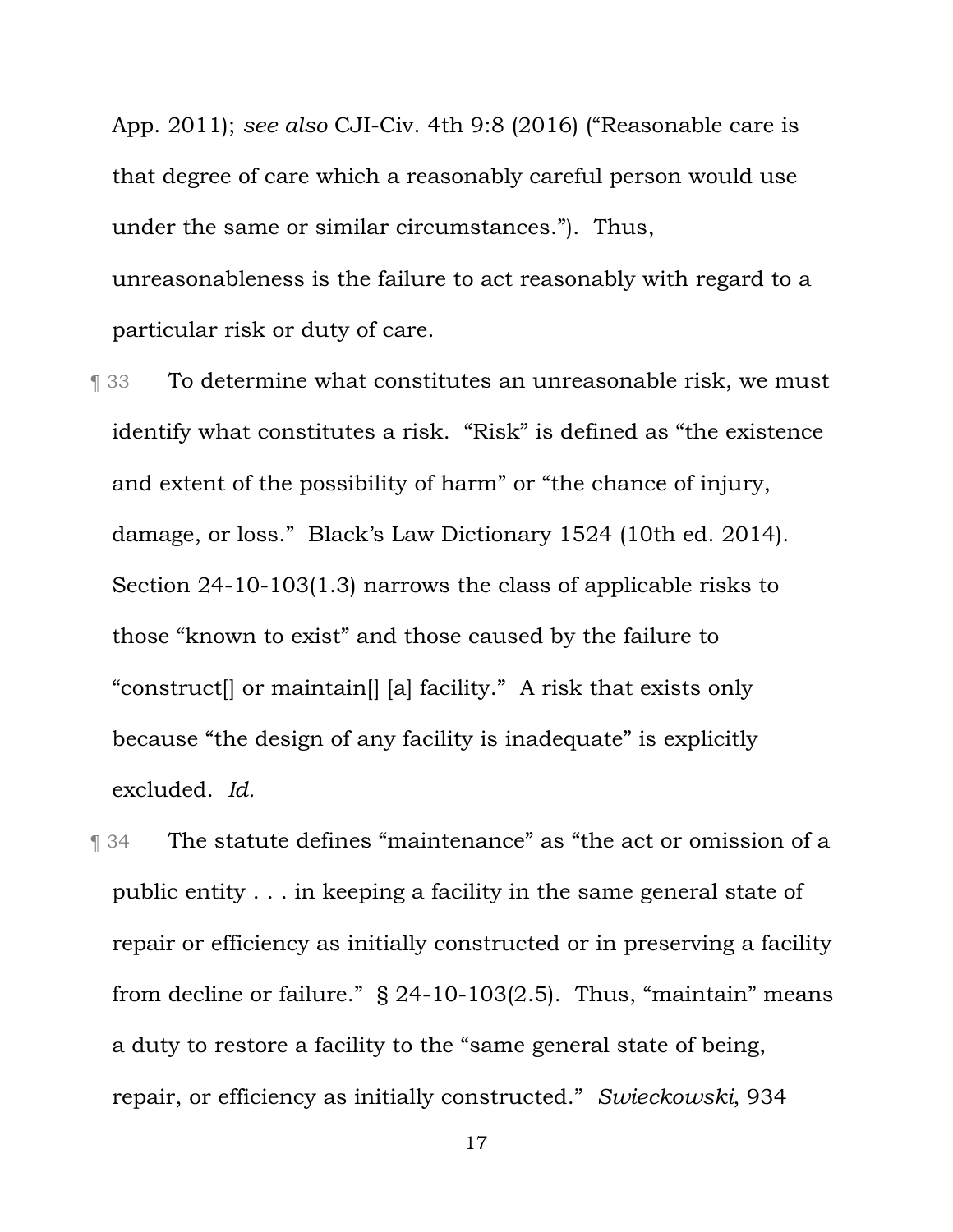P.2d at 1385; *see Martinez v. Weld Cty. Sch. Dist. RE-1*, 60 P.3d 736, 739 (Colo. App. 2002) (school liable for failure to maintain sidewalks free from ice and snow); *see also Moldovan*, 842 P.2d at 224-25 (government liable for failure to repair damaged fence that allowed cow to enter roadway); *Wheeler in Interest of Wheeler v. Cty. of Eagle*, 666 P.2d 559, 561 (Colo. 1983) (government liable for failure to clear trees and bushes that had obstructed road); *Stephen v. City & Cty. of Denver*, 659 P.2d 666, 668 (Colo. 1983) (government liable for failure to repair stop sign that had been turned to face wrong direction); *Hallam v. City of Colorado Springs*, 914 P.2d 479, 482-83 (Colo. App. 1995) (government liable for failure to replace barriers that someone had removed); *Schlitters v. State*, 787 P.2d 656, 657-58 (Colo. App. 1989) (government liable for failure to secure loose boulders above road).

¶ 35 The duty to maintain, however, "does not include any duty to upgrade, modernize, modify, or improve the design or construction of a facility." § 24-10-103(2.5); *Walton*, 968 P.2d at 645; *see also Estate of Grant v. State*, 181 P.3d 1202, 1206-07 (Colo. App. 2008) (government not liable for failure of design on temporary road to provide for median barrier); *Lyons v. City of Aurora*, 987 P.2d 900,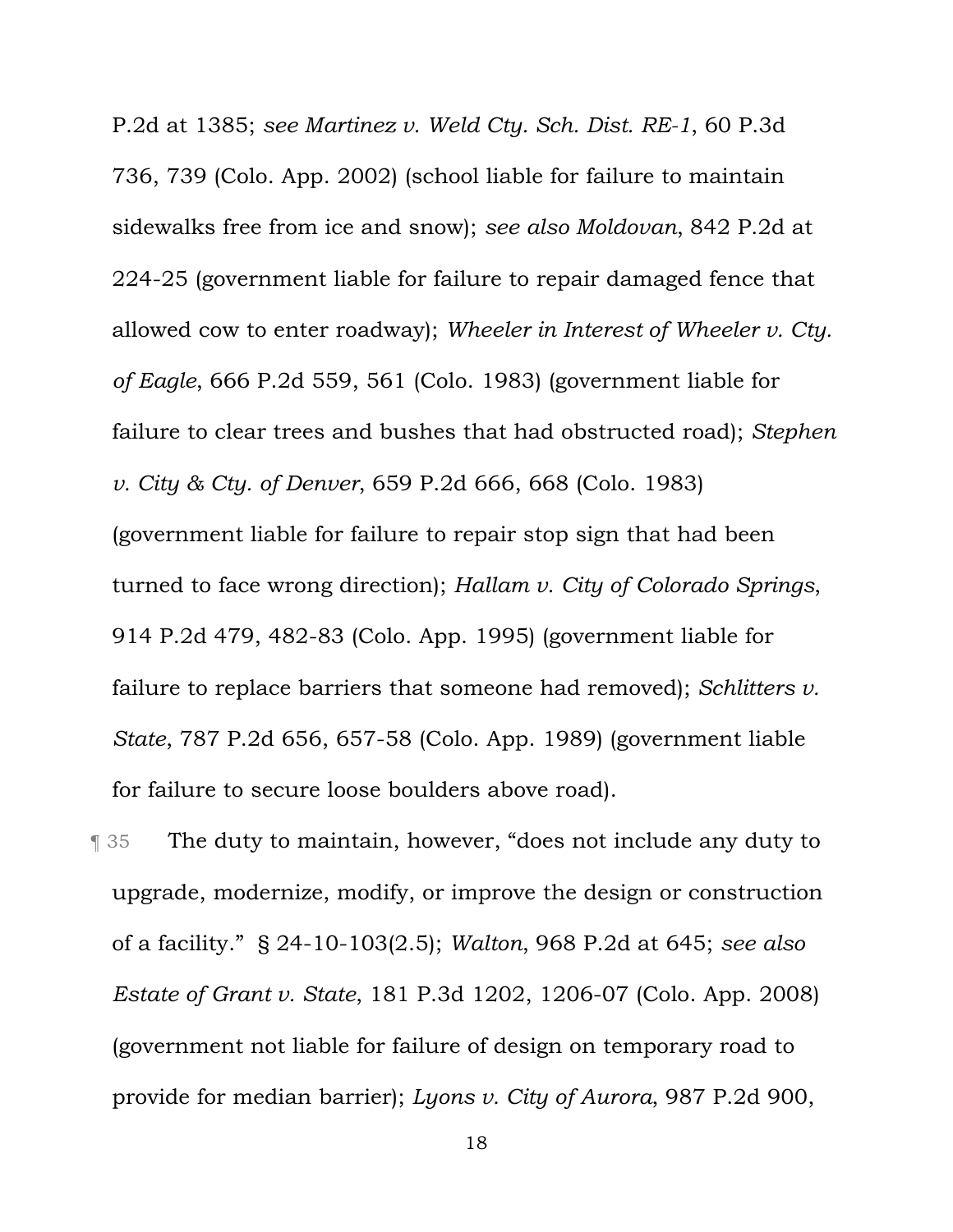903 (Colo. App. 1999) (government not liable for failure of traffic signal design to provide sufficient time for pedestrians to cross intersection); *Karr v. City & Cty. of Denver*, 677 P.2d 1384,1385 (Colo. App. 1984) (holding that an increase in vehicle-pedestrian accidents, after an increase in pedestrian traffic where the City had not installed a stoplight at an intersection, was not a dangerous condition because the public entity was not required to improve the intersection based upon its changed use).

¶ 36 The failure to keep a road in the same general state of repair or efficiency as it was initially constructed, therefore, constitutes an unreasonable risk because it could "increase the risk of injury above that deemed to be acceptable during the design stage." *Medina*, 35 P.3d at 448-49, 457. As our supreme court has explained, the reasoning behind a waiver of immunity in this context is "not because [the City] necessarily causes a dangerous condition, but because it is in a position to discover and correct the condition." *Springer*, 13 P.3d at 801. Accordingly, reading the plain language of the immunity statute and interpreting it broadly as we must, we conclude that a plaintiff satisfies his or her burden of proving an "unreasonable risk to the health or safety of the public"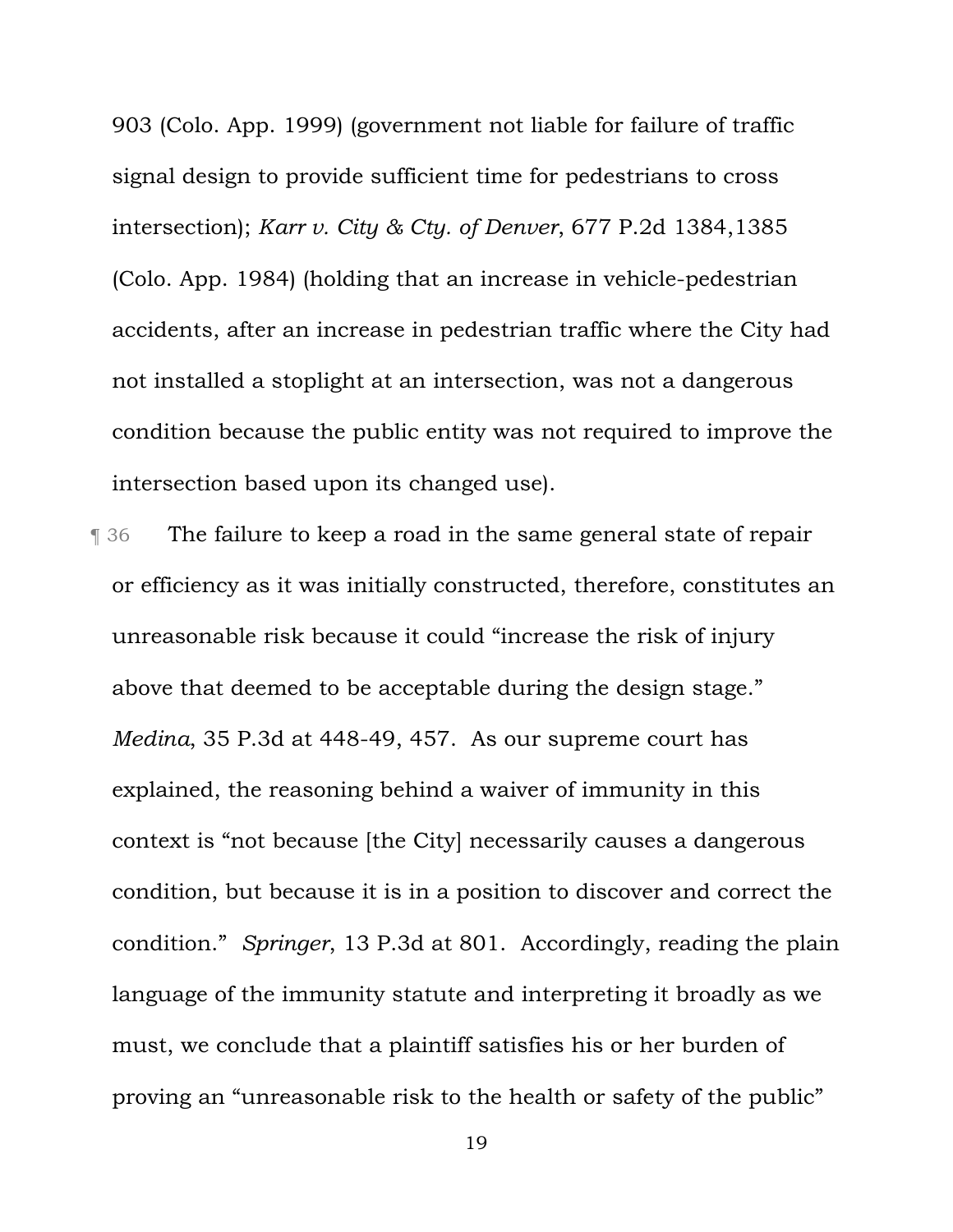under § 24-10-103(1.3) when he or she shows that a governmental entity failed to restore a damaged road to its "same state of efficiency or repair as initially constructed." This showing alone, however, is insufficient to establish jurisdiction. A plaintiff must still prove that the governmental entity knew of the condition, that the road is a public facility, and that the road's condition interfered with the movement of traffic. *Springer,* 13 P.3d at 799; *see also*   $$24-10-106(1)(d)(I).$ 

# D. Application

**Text** 37 We reject the City's argument and the district court's conclusion that Heyboer presented *no* evidence of an unreasonable risk. The City conceded that the road's surface condition was a factor in determining the safety risk to the public, that the road was in poor condition, and that it knew of the road's deteriorated condition. Moreover, the City failed to produce any evidence of repairs (beyond pothole repairs not at issue here) that it had conducted to restore the road's uneven surface to "its same general state of repair or efficiency as initially constructed" and instead admitted, through its City Engineer, that the road was dangerous, but not dangerous enough to fix. Indeed, photographs taken after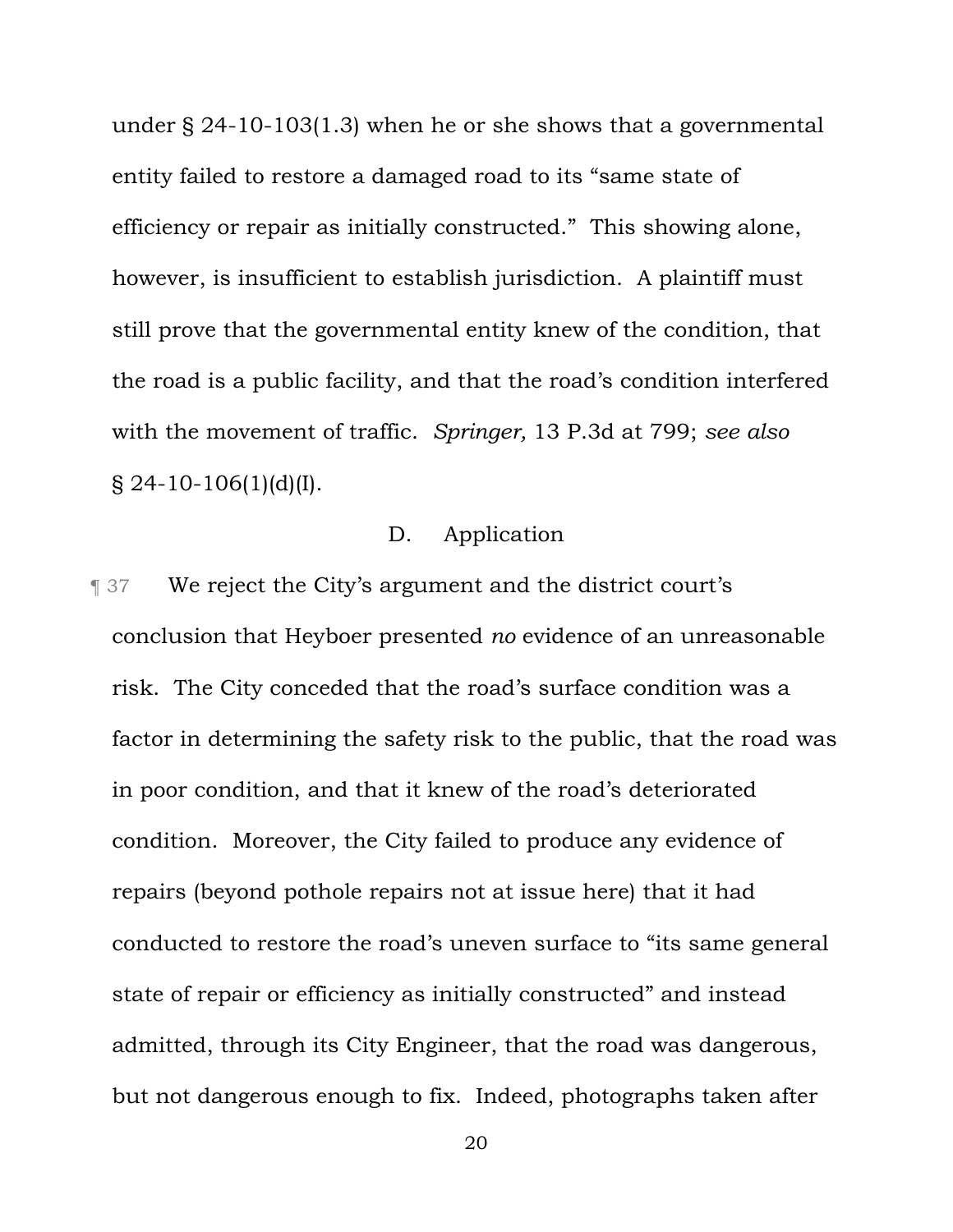the accident and relied on by the expert witnesses show the deteriorated state of the road and its uneven surface.

¶ 38 Additionally, though not recited in the court's judgment, the hearing evidence included:

- Veres' testimony that numerous ruts and cracks caused his motorcycle to "skip" and lose contact with the ground;
- Bilek's statement that the non-uniformity of the tire marks led him to conclude that the motorcycle's tires were not in full contact with the pavement when Veres applied the brakes, thereby impacting Veres' ability to decelerate and handle the motorcycle;
- $\bullet$  Kennedy's description of numerous 311<sup>3</sup> calls concerning the condition of this intersection in the months before the accident and citizens' reports that the road was cracked, worn, rutted, and potholed; and
- Barbera's opinion that the last eleven feet of the road before the motorcycle struck the car created "some

 $\overline{a}$ 

<sup>&</sup>lt;sup>3</sup> 311 is a citizen hotline used to report road conditions to the City.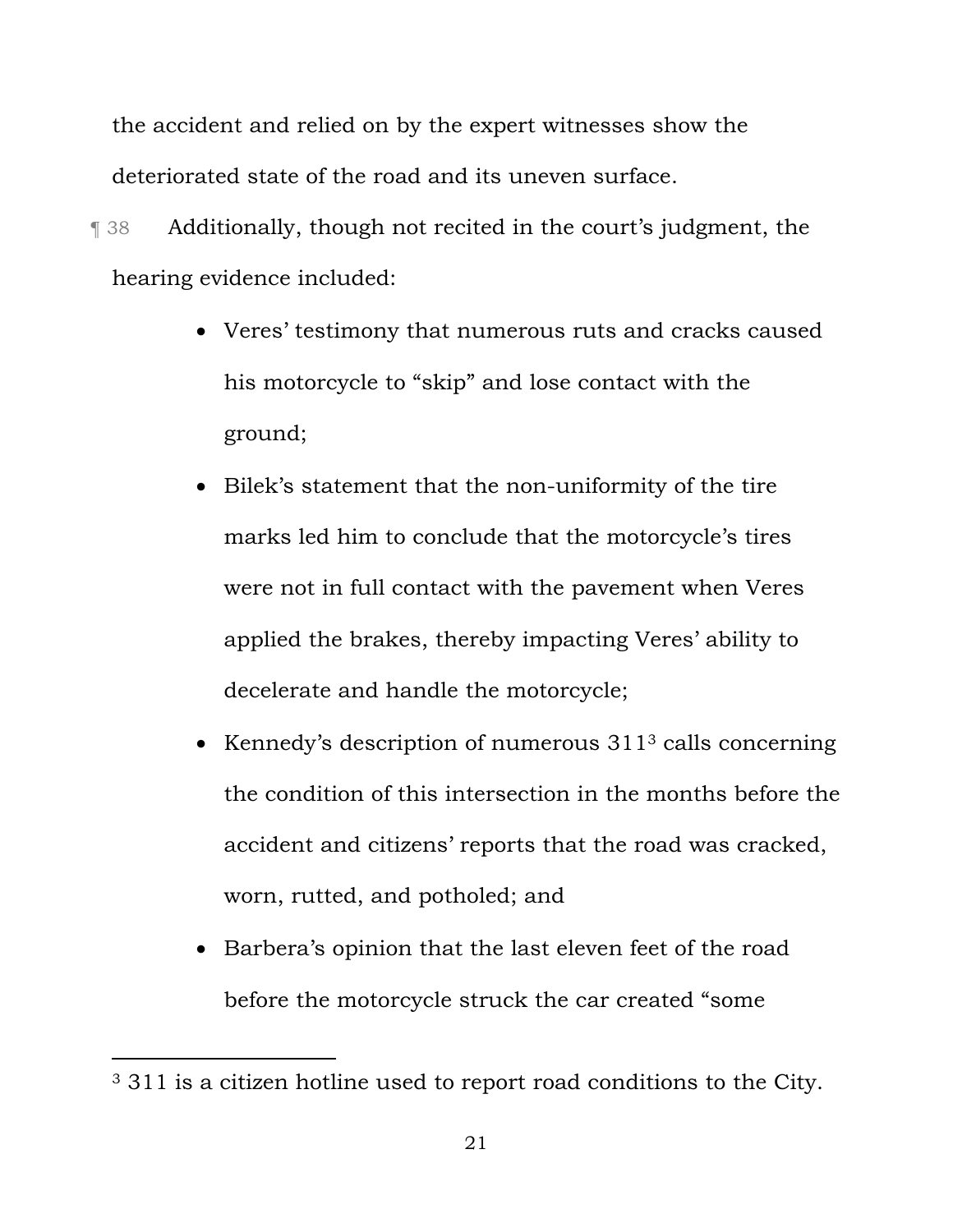influence" in the accident, and that for at least fifty percent of this distance, the motorcycle's rear tire was not in contact with the road.

¶ 39 Accordingly, we conclude that Heyboer presented competent evidence of the City's failure to maintain the road in the same state of repair or efficiency as initially constructed under § 24-10-103(2.5) and that this failure established an unreasonable risk to the health or safety of the public under § 24-10-103(1.3). Thus, we conclude that Heyboer established the existence of a "dangerous condition."

¶ 40 Because the court's factual findings demonstrate that the road conditions physically interfered with the movement of traffic on a road designed for public travel, and because that finding is not contested on appeal, we further conclude that Heyboer established that the road constituted a "dangerous condition" for purposes of waiving the City's immunity under §24-10-106(1)(d)(I) of the CGIA. Thus, the court erred as a matter of law in finding no waiver of immunity. Whether the road's conditions, the car's traffic violations, or a combination of these factors caused the accident are questions to be determined on remand. Accordingly, we reverse the